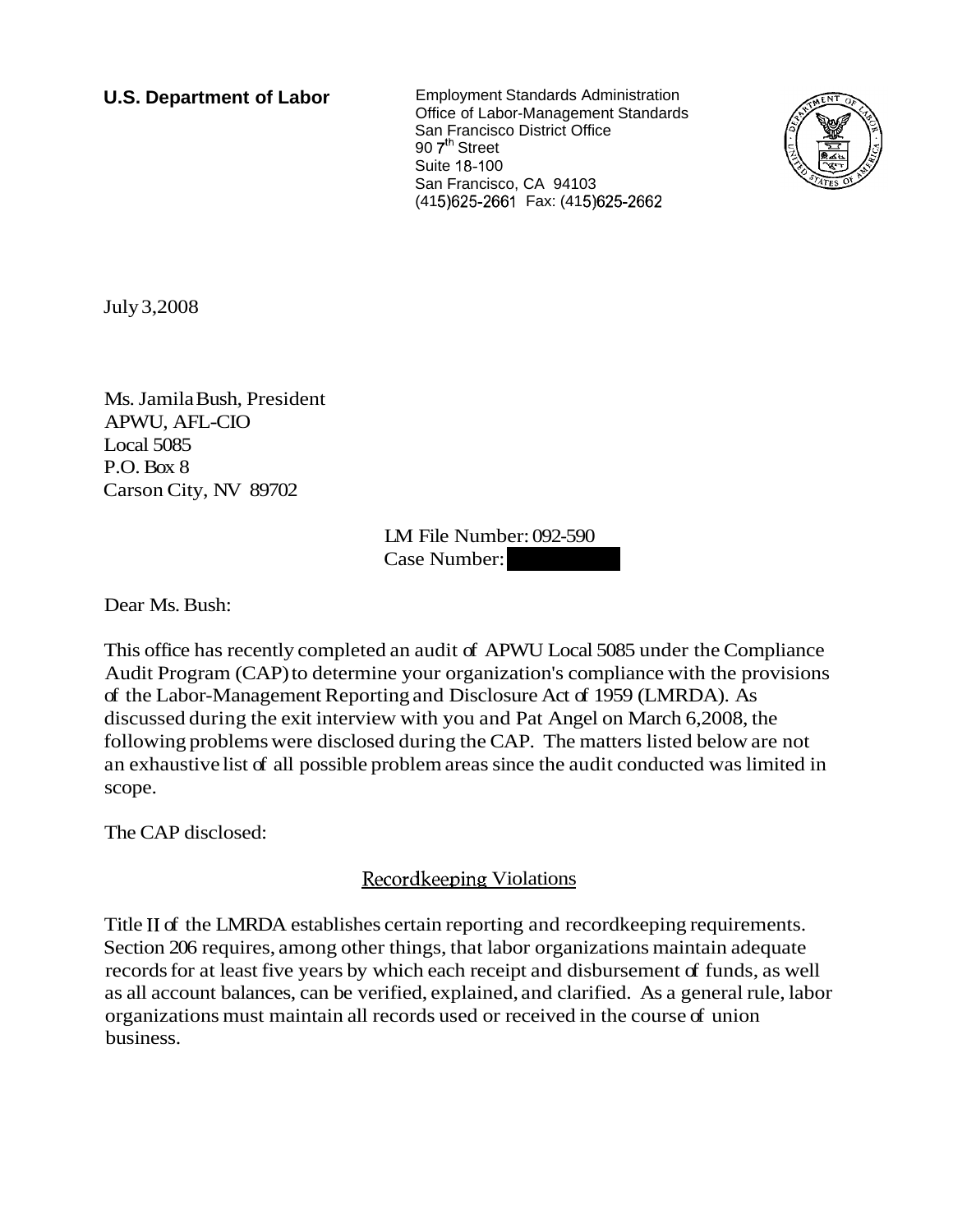Ms. Jamila Bush July 3,2008 Page 2 of 3

For disbursements, this includes not only original bills, invoices, receipts, vouchers, and applicable resolutions, but also documentation showing the nature of the union business requiring the disbursement, the goods or services received, and the identity of the recipient(s) of the goods or services. In most instances, this documentation requirement can be satisfied with a sufficiently descriptive expense receipt or invoice. If an expense receipt is not sufficiently descriptive, a union officer or employee should write a note on it providing the additional information. For money it receives, the labor organization must keep at least one record showing the date, amount, purpose, and source of that money. The labor organization must also retain bank records for all accounts.

The audit of Local 5085's 2006 records revealed the following recordkeeping violations:

Failure to Record Donation

Local 5085 did not maintain records to support that clothing was purchased with union funds and later donated to the Eagle Valley Children's Home.

Based on your assurance that Local 5085 will retain adequate documentation in the future, OLMS will take no further enforcement action at this time regarding the above violation.

## Reporting Violations

The audit disclosed a violation of LMRDA Section 201(b), which requires labor organizations to file annual financial reports accurately disclosing their financial condition and operations. The Labor Organization Annual Report (Form LM-4) filed by Local 5085 for fiscal year ending December 31,2006, was deficient in that:

Disbursements to Officers

Local 5085 did not include some reimbursements to officers for travel expenses and per diem, totaling at least \$1,278.00 in the amounts reported Item 18 (payments to officers and employees).

The union must report disbursements to Local 5085 officers for such items as gross salaries; lost time pay; monthly, weekly, or daily allowances; and other disbursements for conducing official business of the labor organization as well as disbursements which were essentially for the personal benefit of the officer.